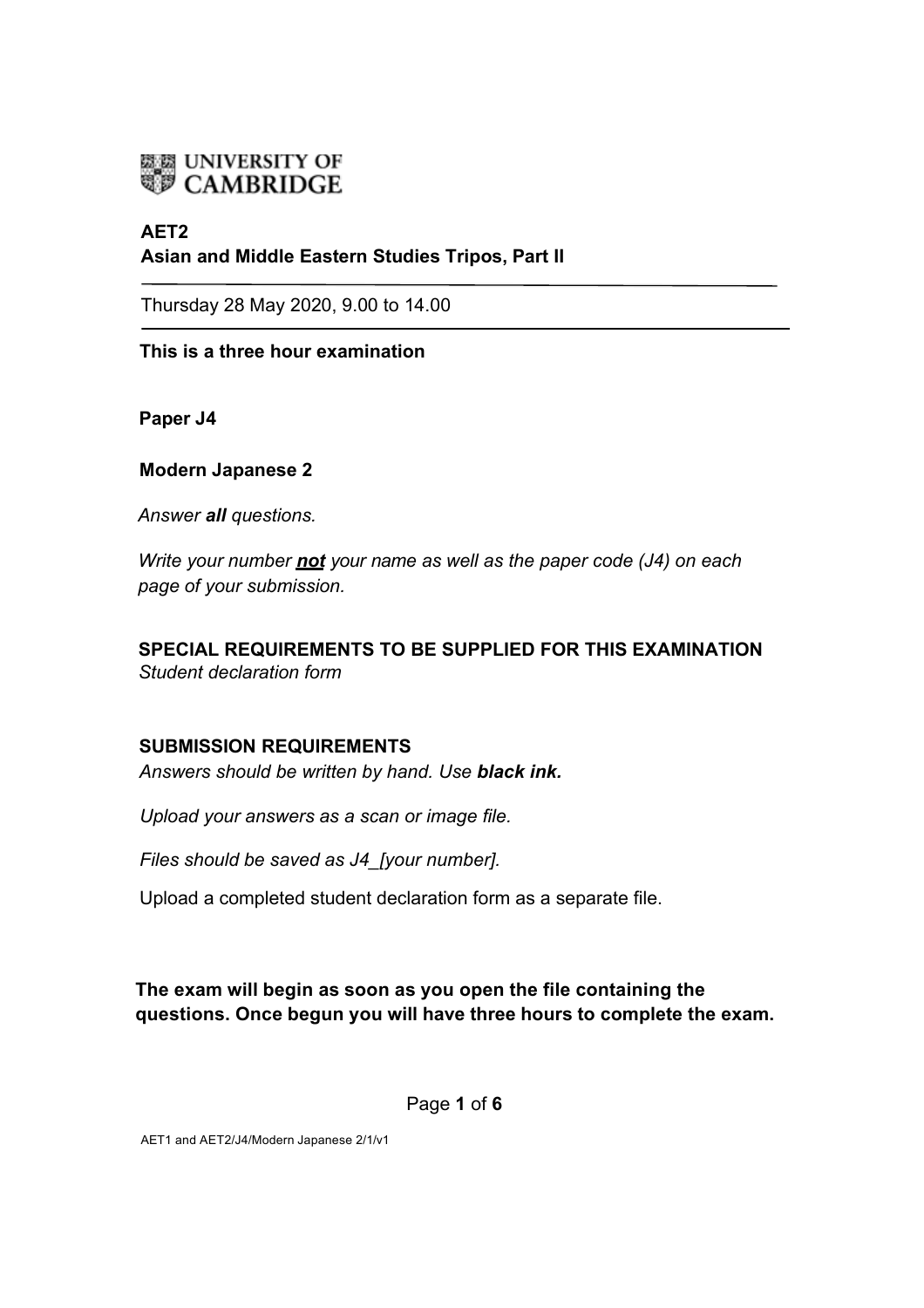#### **Section A**

- 1. Write, into the answer booklet, the underlined *hiragana* words in *kanji* and the underlined *kanji* words in *hiragana*. Then translate the following sentences into **English**: **[10 marks]**
	- a) 現代は、みんぞく、国家、ちいき、せだいなどの境界があいまいにな っている。
	- b) このしょうし化たいさくはちゅうもくに値する。
	- c) れんらくも差し上げずに、とつぜんお邪魔して、申し訳ございません。
	- d) この「善処します」という言い方はめいかくなひてい表現ではない。
	- e) ある言葉が他言語でどう用いられているかを理解するのは、じしょでやく語 を見つけるようなたんじゅんなことではないのだ。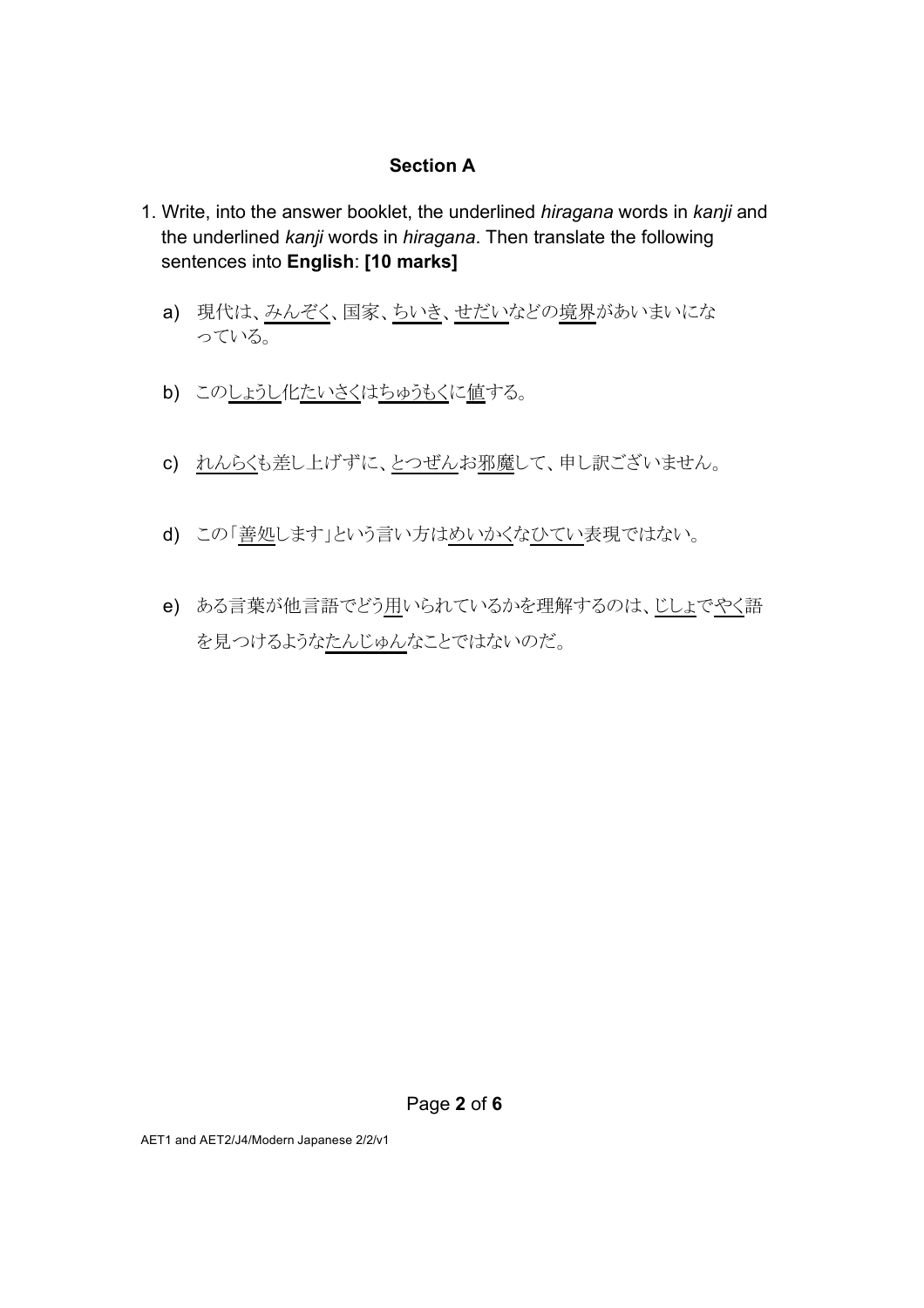## **Section B**

2. Answer **all** the following questions.

2-A. Translate the following sentences into **Japanese** (*kanji* and *kana*). For questions (a) (b) and (c); use *keigo* where appropriate: **[30 marks]**

- (a) Mr President, have you already had a look at the document I sent to you the day before?
- (b) Every time the CEO comes to our office, I get nervous and become unable to speak well.
- (c) Since the CEO's wife has lived in China for years, there is no way she does not know this Chinese expression.
- (d) It is only after looking back at the past that I realise for the first time that what matters is not to know the world but to change it.
- (e) Although in Japan those who are over 18 have the right to vote, in last year's election, contrary to our expectations, the voter turnout among people aged 18 to 19 was very low and reached only 30 percent.
- (f) In response to the question what you would be able to give up in order to stop global warming, more than 80 percent of respondents said they could dispense with vending machines.
- (g) There are some cultures in which you should eat everything you are offered, including the food that you dislike, while in others it is actually considered to be polite to leave food on your plate.

AET1 and AET2/J4/Modern Japanese 2/3/v1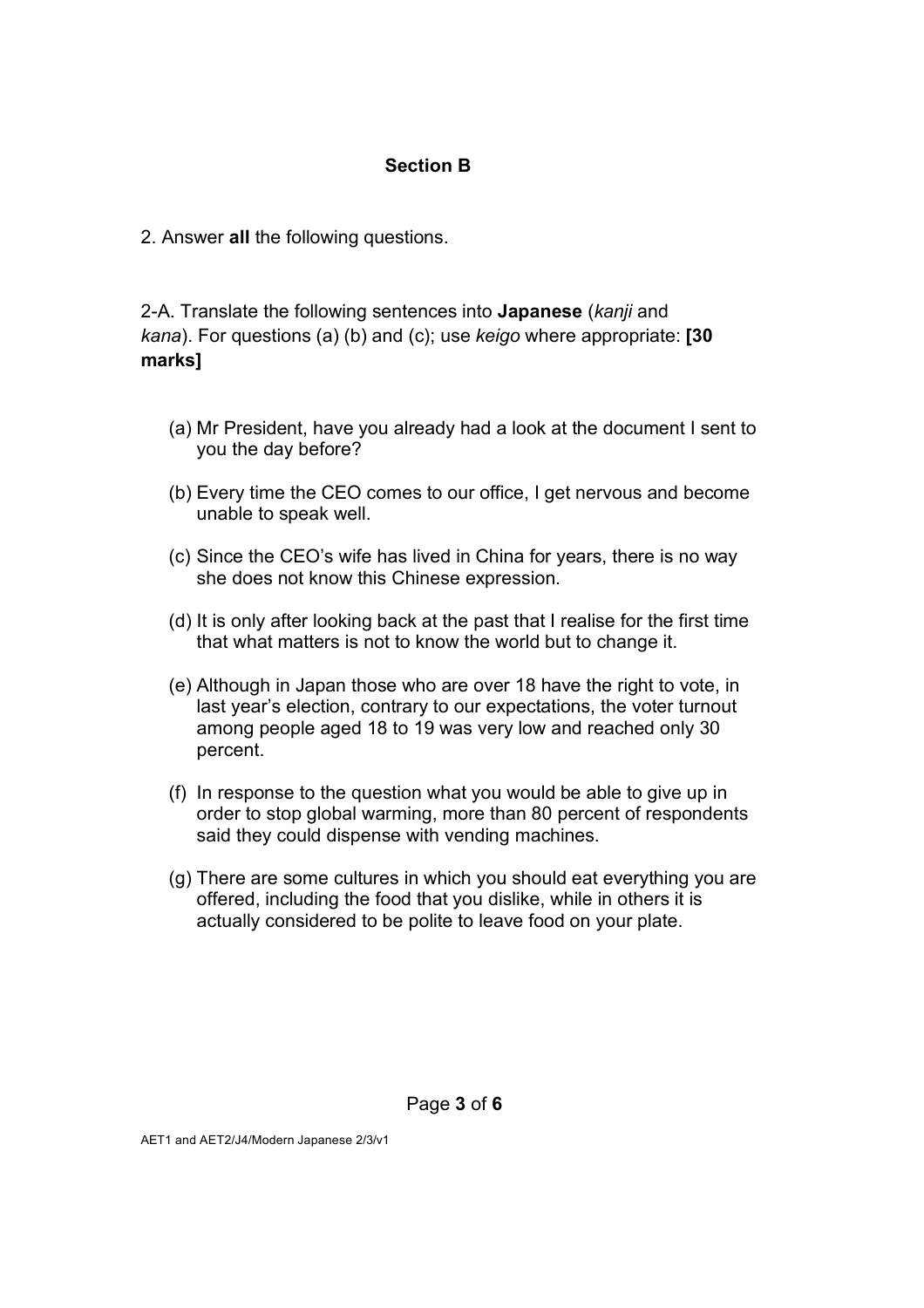2-B. Create full **Japanese** sentences by filling in the blanks, and write out the full sentences in your answer booklet. Then translate into **English** the sentences you have produced: **[10 marks]**

|                           | (h) かつては_________ ものなら________ ものだ。                      |           |
|---------------------------|----------------------------------------------------------|-----------|
| (i)                       | _からといって________________________________わけではなく、<br>だけなのだ。 |           |
|                           | (j) 敬語は しょうしゃ お問題ではなく、 しょうしゃ が重要<br>なかろうか。               |           |
| (k)                       |                                                          | だろう。      |
| $\left(\mathsf{I}\right)$ | は、いかにも                                                   | そうだが、実際には |

Page **4** of **6**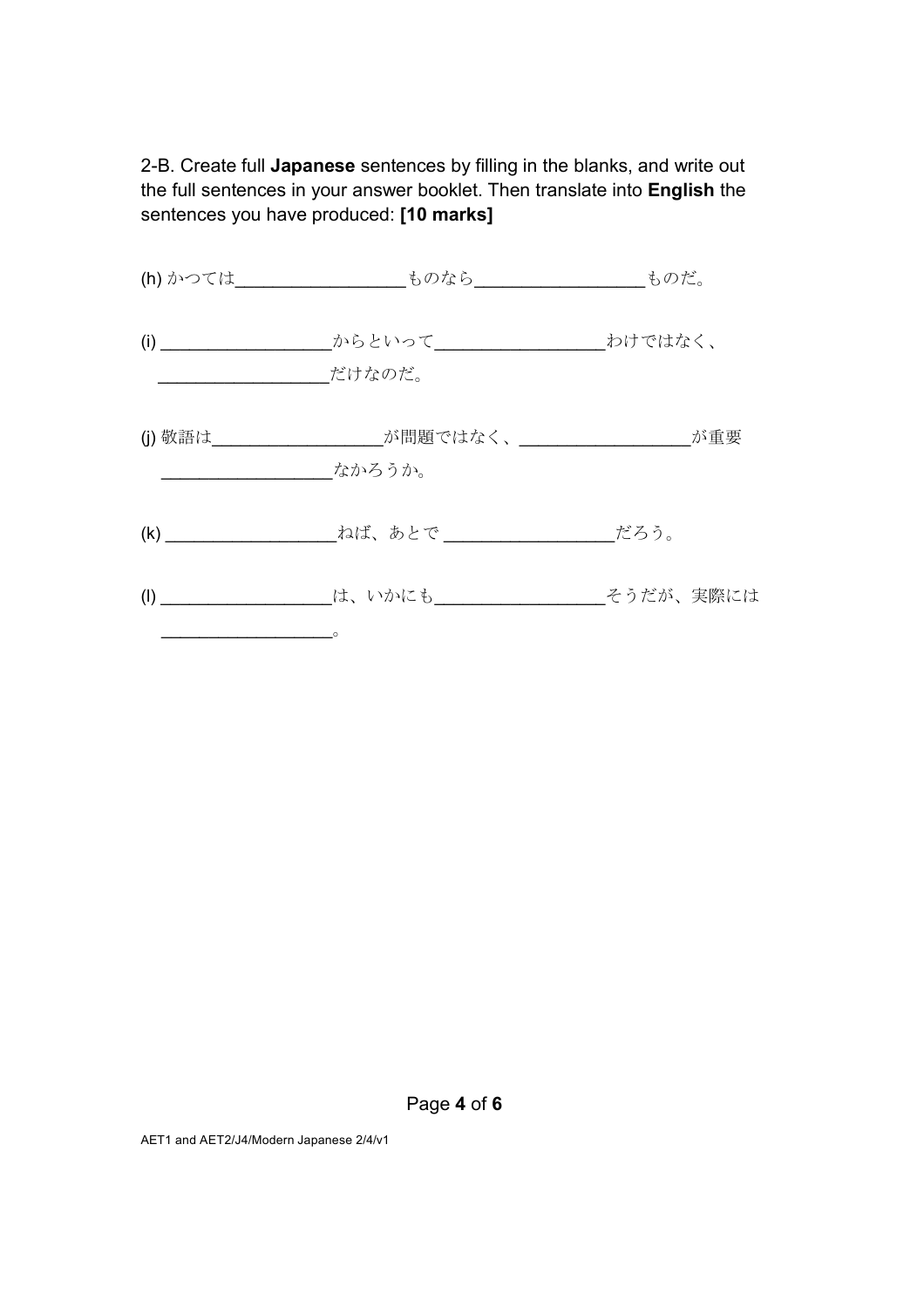#### **Section C**

#### 3. Translate the following **unseen** passage into **Japanese** (*kanji* and *kana*): **[25 marks]**

Were everyone just to speak their true feelings the harmony of society would be destroyed. So exercising discretion and restraint is actually a more sincere way of dealing with human relations.

Two words most closely indicative of the relationship of *uchi* (inside) and *soto* (outside) are *honne* and *tatemae*. *Honne* refers to the true feelings that are spoken by those who are 'inside' (*uchi*) the same group, while *tatemae* is what is spoken for show or to be diplomatic.

For those who understand the Japanese communication style, it is relatively easy to see the difference between what is *honne* and what is *tatemae*. However, it is quite common for non-Japanese people to hear what is *tatemae* and misunderstand it as *honne*, later being surprised when things don't progress as they had thought they would. As a result, the Japanese may be accused of being deliberately deceitful. At a meeting you might be told that the Japanese company is happy to consider all points of view when in fact its executives have clearly already made up their mind regarding their course of action.

In order to grasp the true intent (*honne*) of a Japanese person, you will be expected to become a member of his 'inside' (*uchi*) group or go through someone who is already on the inside, like a colleague, classmate, or family member. Note that the insider who invites you 'in' now bears some responsibility for whatever you do next, so simply asking to be let "inside" is often not enough. Getting to the point where others feel comfortable enough with you to share their *honne* and not just their bland *tatemae* requires additional time and effort.

| harmony                       | 調和         |
|-------------------------------|------------|
| to exercise                   | 発揮する       |
| discretion                    | 思慮深さ       |
| restraint                     | 慎み深さ       |
| sincere                       | 誠実         |
| to be deliberately deceitful  | わざとだまそうとする |
| to feel comfortable enough to | ~に違和感を覚えない |
| bland                         | つまらない      |
|                               |            |

Page **5** of **6** 

AET1 and AET2/J4/Modern Japanese 2/5/v1